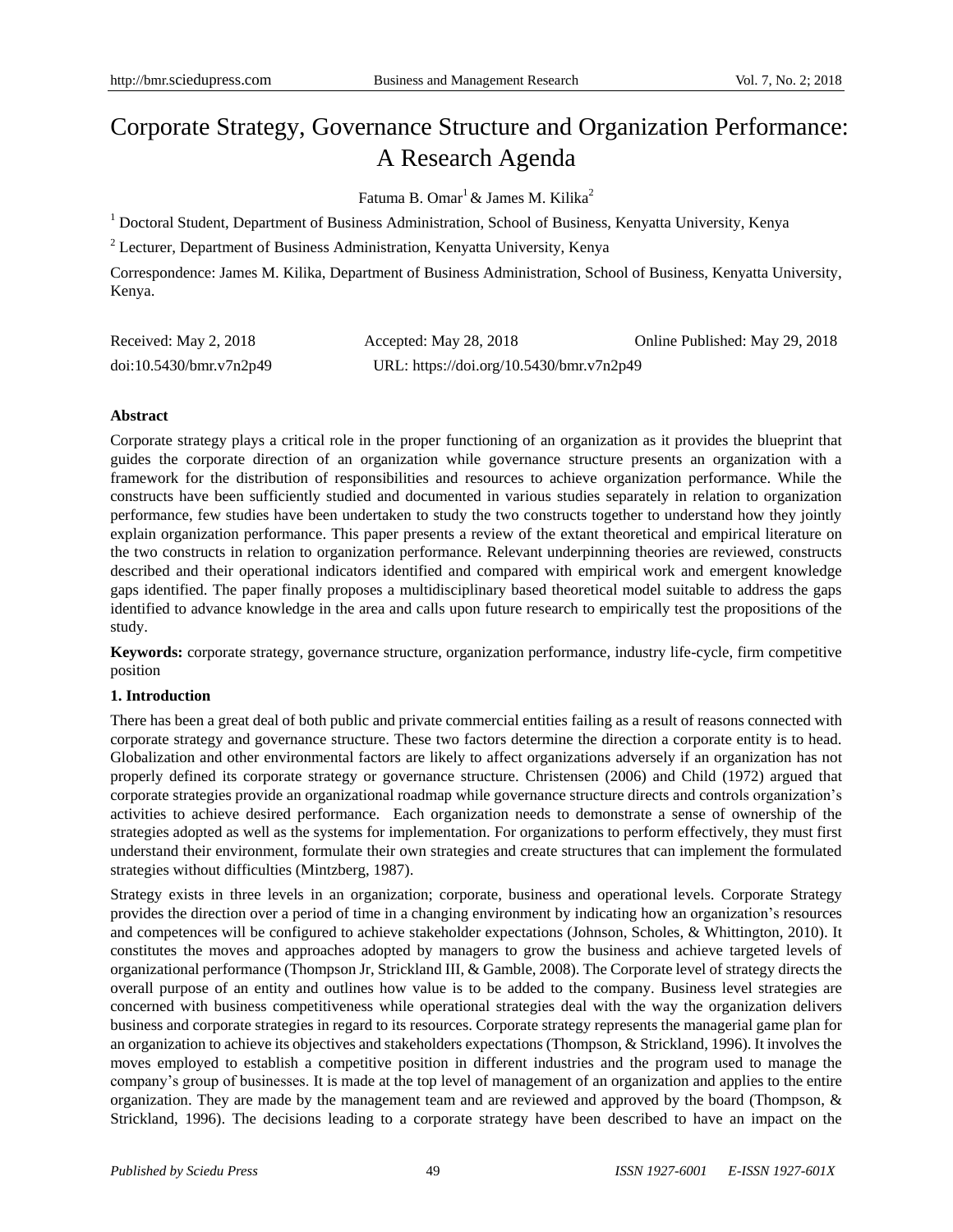organization as they focus on the long term and are characterised by heavy financial commitment (Pearce & Robinson, 2011; Hofer & Schendel, 1979).

Governance structures are systems, rules, norms, practices and processes which are used to direct and control a company (Malmi, & Brown, 2008). Governance structure entails the process of balancing the interests of [stakeholders](http://www.investopedia.com/terms/s/stakeholder.asp) of a company such as shareholders, management team, suppliers, financiers, clients, the community and government (Freeman, 2010). It provides the framework for achieving the objectives of an organization and it involves every aspect of management from plans, programs an[d internal controls](http://www.investopedia.com/terms/i/internalcontrols.asp) to measurement of performance an[d disclosure.](http://www.investopedia.com/terms/d/disclosure.asp) Scott and Davis (2015) argued that governance chain entails the roles and relationships of different groups involved in the operation of a company and determined by the ownership structure of an organization where it is simple in family owned entities and complex in large private and public owned companies. The types of governance structure that an organization may adopt are guided by the shareholder model and stakeholder model (block holder systems of governance). Governance structure determines the success or failure of an organization because it guides on how an organization delegates or engages with the management of an organization. Governance structure is mostly determined by ownership structure of an organization (Johnson, Scholes & Whittington, 2008).

## *1.1 Statement of the Problem*

There have been discussions on whether it is corporate strategy or governance structure that influences the performance of organizations (Govindarajan & Fisher, 1990) and how the two relate in terms of program implementation and organization performance management. The conflicting results from earlier studies have prompted debate on whether corporate strategy, governance structure and organization performance are elements that need to be looked at and studied together to identify gaps in performance of an organization (Kaplan & Norton, 2001). The three constructs are critical in the survival of any organization and therefore important for academic inquiry. In order to advance scholarship in this area, there is need to consolidate the understanding of the constructs and their operational indicators. Secondly, the linking of the constructs of governance structure with the right indicators of performance based on the broader perspective or view of performance has been lacking in most studies reviewed (Marashdeh, 2014; Vo & Phan, 2013; Heenetigala, 2011). Thirdly, the scope of the current understanding of the construct of performance is limiting; whereas the current understanding takes a narrow aspect of the construct, the stakeholder based perspective raises the need for a broader view of the construct of performance which also implies that a relevant set of theoretical underpinnings are required.

There has also been a limited set of theoretical models to comprehensively address outcomes of the phenomena stretching from those that address phases of organizational strategy to those addressing performance and a general lack of overriding theory that links all the constructs of corporate strategy, governance structure and performance. Additionally from the literature reviewed, it was discovered that the strategic management phenomenon involving the three constructs invites a wider range of constructs and theoretical underpinnings than those identified by approaches that have relied on the narrow approach (Okiro, Aduda, & Omoro, 2015; Aftab, Ehsan, Naseer, & Awan, 2012; Santos & Brito, 2001; Anwar, Shah & Hasnu, 2016; Oyedijo & Akewusola, 2012; Kalkana, Erdilb & Çetinkayac, 2011; & Sougata Ray, 2004).

In light of the above, the study addressed the gaps highlighted as well as attempting to respond to the call for further research as proposed by studies done by various researchers in the past assessing the relationship that exists between corporate strategy, governance structure and organizational performance in order to make recommendations on how they can be applied to enhance the body of knowledge in strategic management (Oyedijo & Akewusola, 2012; Awaluddin, 2014; Marashdeh, 2014; Munyoki (2015). The following objectives guided the study; first, the study reviewed the extant theoretical and empirical literatures to identify the current understanding of the constructs. Secondly, the study identified the emerging issues pointing to conceptual, theoretical and empirical gaps that form the basis for future research on corporate strategy, governance structure and organization performance. Finally the study proposed a theoretical framework to address the conceptual, theoretical and empirical gaps identified.

In undertaking the current study, the authors acknowledge the need to generate a comprehensive multidisciplinary based model in strategic management for informing the direction for future research. Given the current developments in the social and economic environments for business, there are emerging calls for the discipline to expand its view so as to integrate perspectives that offer capability to measure and empirically report on such attributes as sustainability and stakeholder dimensions. The current paper draws from a rich multidisciplinary background which the authors hope will further enhance the rich repository of knowledge in strategic management. The proposed framework and set of propositions will offer a useful direction along which scholarship will identify relevant lines of investigation.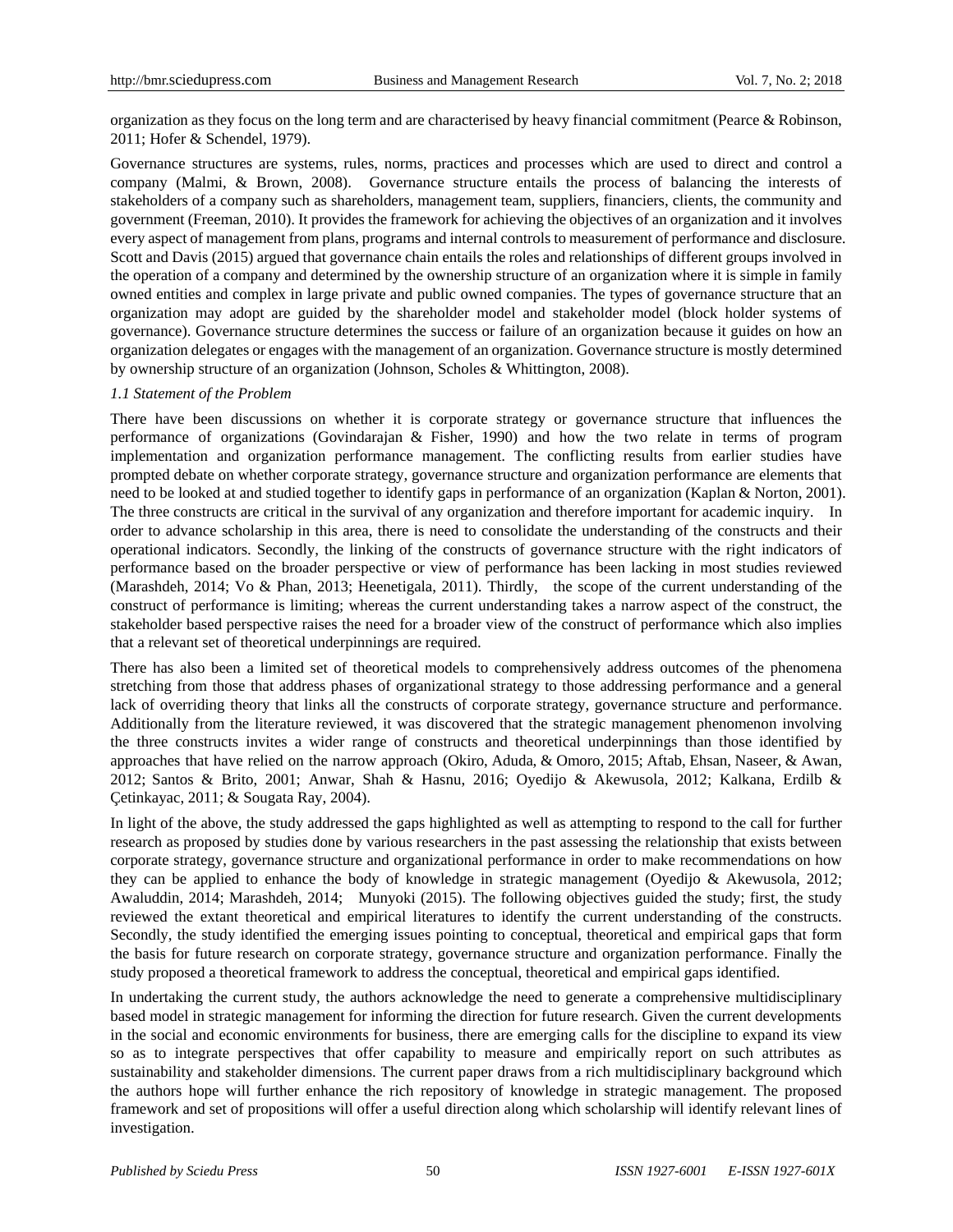## **2. Conceptual Review of the Literature**

To address the study objectives, the paper presents various conceptual perspectives so as to provide an understanding of the nature of the constructs and the phenomenon they bring about in strategic management. The emerging issues arising from the literature are identified and discussed with a view to pointing at the direction for further conceptualization and theorizing in strategic management.

## *2.1 Corporate Strategy*

The concept of corporate strategy as a point of interest in strategic management has its roots in the concept of levels of strategic management. Traced from this background, this section discusses the roots of corporate strategy, the nature of corporate strategy as well as the various types of corporate strategies applied in organizations. The roots towards understanding of corporate strategy lie in the nature of management strategy as understood in strategic management. To understand corporate strategy it is important to understand what management strategy is all about. Many researchers and scholars have undertaken to define the concept with no conventional definition being agreed upon. However they all agree that strategy is the road map to direct an organization to achieve intended objectives. Johnson, Scholes and Whittington (2010) define strategy as the direction over a period of time in a changing environment by its resources and competences configuration to achieve stakeholder expectations. It constitutes the moves and approaches that managers adopt to grow the business and achieve targeted organizational performance (Thompson Jr, Strickland III & Gamble, 2008). Johnson *et al.,* (2010) explain that strategy exists in a number of levels in an organization which are corporate, business and operational.

Corporate level strategy directs the overall purpose of an entity and outlines how value is added to the company. Business level strategy is concerned with business competitiveness while operational strategy deals with the way the organization delivers business and corporate strategies in regards to its resources and people. Thompson Jr, *et al.*, (2008) define corporate strategy as programmes the company employs to establish a corporate position in an industry, the moves corporate executives follow to increase the performance of the portfolios a company has diversified into and the process of achieving business synergies and converting them into competitive advantages. On the other hand Thompson, and Strickland, (1996) defined corporate strategy as the managerial game plan to achieve organizational goals and objectives. Corporate strategies are the decisions in an organization that determine its goals and provide the policies, plans and programs to achieve them and define the portfolios of business opportunities the company can undertake. Corporate strategies apply to the entire enterprise and are crafted at the top level of the governance structure. To achieve long-term corporate success, corporate managers need to establish long-term objectives to form the basis of directing the firm's performance. Designing and implementing the appropriate corporate strategies enables an organization to achieve productivity, profitability, competitive position, technological leadership, employee relations, employee development and social responsibility throughout its operation. Corporate strategies that an organization develops must be flexible, motivating, suitable, measurable and understandable (Pearce & Robinson, 2011).

The focus of the corporate strategies is aimed at confronting the phase in which the organization finds itself in and survive towards its future. There are three phases that the literature points to as characterising the context of most of the organizations; growth, maturity and decline. Corporate strategies developed by top managers and corporate strategists are aimed to address the three phases organizations encounter during their operations and this helps them to achieve planned organization performance. Freeman (2010) argued that corporate managers have to undertake critical strategic thinking sessions to address the challenges arising from the three phases to enable the organization to compete effectively and meet its stakeholders' expectations. Greiner (1972) argued that managerial problems are rooted in time and do not last right through the life of an organization and thus companies undergo growth phase due to changing times.

The types of corporate strategies that a company may adopt in its operation to remain relevant and address organization life cycle challenges as mentioned above are growth, stability and concentration strategies (Sekhar, 2009). Greiner (1972) cited that, during the growth phase, organizations employ creativity, directional delegation, coordination and collaboration processes and adopt functional structure based on; accounting systems, incentives, budgets, standards of work and communication becomes formal and impersonal. He identified key organizational dimensions that affect organization's growth; age and size of an organization, organization stage of evolution and revolution and its industry growth rate. The characteristics of growth phase are the ability to establish strong brands through promotions, the ability to meet demands by customers, strong production skills, ability to differentiate, research and development ability, client retention ability and strong capability to sale and market its products (Pearce & Robinson, 2011).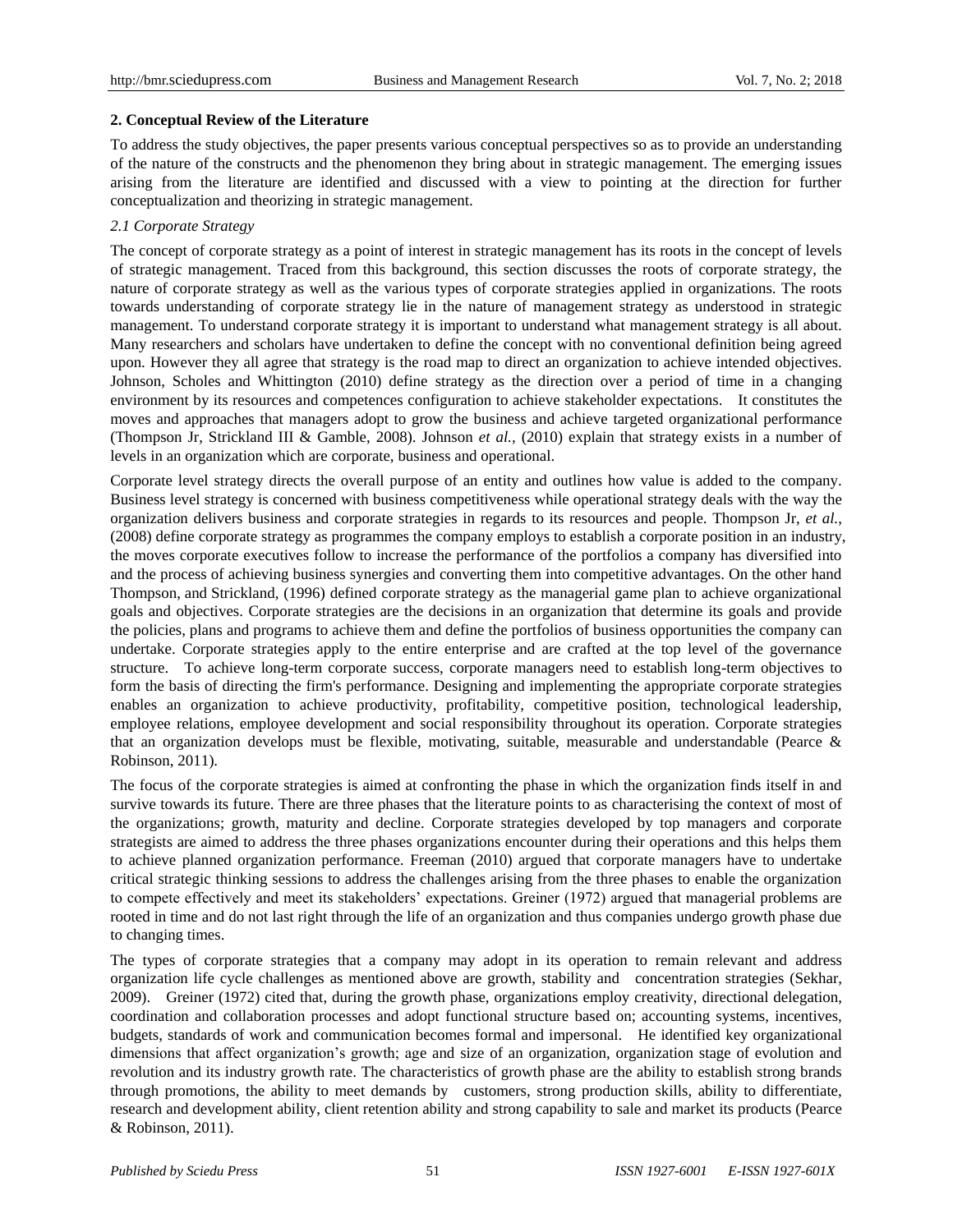An organization at growth phase will endeavour to gain product and market expansion grid through market penetration where it strives to obtain more market share with its current products in their current markets, market development by developing new market for its current products, product development where it develops new products for potential interest for its existing market and finally diversify through reviewing opportunities to develop new products for new markets. To achieve growth through market penetration, market development, product development and diversification, corporate managers design and implement corporate strategies such as, Intensive growth strategies (market development and penetration strategy and product development strategy); Integrative growth Strategies (horizontal and vertical integration strategy) and Diversification Strategies (concentric diversification and conglomerate diversification strategies), (Pearce & Robinson, 2011). At growth phase, organizations can also use the BCG model to develop corporate strategies by adopting the stars and cash cow quadrants.

At the maturity phase, the growth rate declines due to changes in the operating environment and intensified competition for market share (Pearce & Robinson , 2011). At maturity phase organizations experience a slowdown in sales growth because the products have achieved acceptance by most potential buyers. Profits either stabilize or decline because of increased competition. Kotler and Keller (2013) observe that in the maturity stage organizations distinguish themselves into three types, namely: quality leaders, service leaders and cost leaders. Surrounding them are market nichers (market specialists, product specialist and customizers). The questions to corporate strategists are whether to struggle and become one of the big three and achieve profits through high volumes and low cost or pursue a niching strategy and profit by low volumes and high margins. Reeves and Tillmanns (2012) argued that at maturity phase corporate strategists adopt stability strategies (Holding, Harvesting and Profit/Endgame Strategies) to overcome the challenges of organization maturity phase. They may also adopt research and development actions to maintain their strengths and build on weakness.

If strategists fail to act to avert maturity challenges, the organization will inevitably slip into decline phase. Decline phase is characterized by drop in company sales resulting from technological advancement, shifts in customers' tastes and increased competition and to survive they can employ divesting strategies (Kotler & Keller, 2013). This will help to reduce on loss making ventures so as to create strategic options in areas it can invest in to grow and achieve its strategic objective. Corporate strategies that can be applied during this phase are Retrenchment Strategies; (turnaround, divestiture, liquidation and bankruptcy strategies) (Pearce & Robinson, 2011).

## *2.2 Governance Structure*

To enable an organization achieve its corporate strategy, it has to design and develop implementation and control systems that ensure achievement of the desired results. These systems are called governance structure and they can determine the success or failure of an adopted corporate strategy. Governance structure stems from the concept of governance which has its roots in the control function of management. Management controls are defined as a systematic attempt to compare performance to pre-determined standards and address performance deficiencies. Wildavsky (1973) cited the role of control as being that of validating whether everything happens in compliance with the adopted plans, issued instructions and established principles. Governance is defined as the enactment of policies and continuous evaluation of their proper implementation by the governing body of an organization (Rezaee, 2009). It involves the systems required to balance the powers, corresponding accountability and duty of the governing body to enhance the prosperity and viability of the organization. Further, it has also been defined as how norms, rules and actions are designed, regulated, sustained and held accountable (Risse, 2004). Greiner (1972) in his work on evolution and revolution as organizations grow, captions that management practices that work well in one phase may bring a crisis in another and highlights five phases of company growth and links them to governance structure dimensions such as organization structure, top management style and control systems as the determining factors for success or failure of a given phase.

The Board of Directors represents the top management of the organization (Pfeffer, 1973) that sets policies, procedures and long-term plans to meet organizational objectives. The board does this through a governance structure. Governance Structure is the system of rules, processes and programs by which an organization is directed and controlled. It entails balancing the interests of an organization's stakeholders like shareholders, management, customers, suppliers, financiers, government and the community. Governance structure describes the purposes and priorities of the organization. This concerns the way an organization functions and how distribution of power among different stakeholders is ensured (Arthur, Thompson Jr, Strickland III & Gamble, 2008).

Generally the concept of governance tasks directors and the managers to be knowledgeable on the expectations of a company's stakeholders; actively work on their behalf and keep them informed. However the principal-agent model is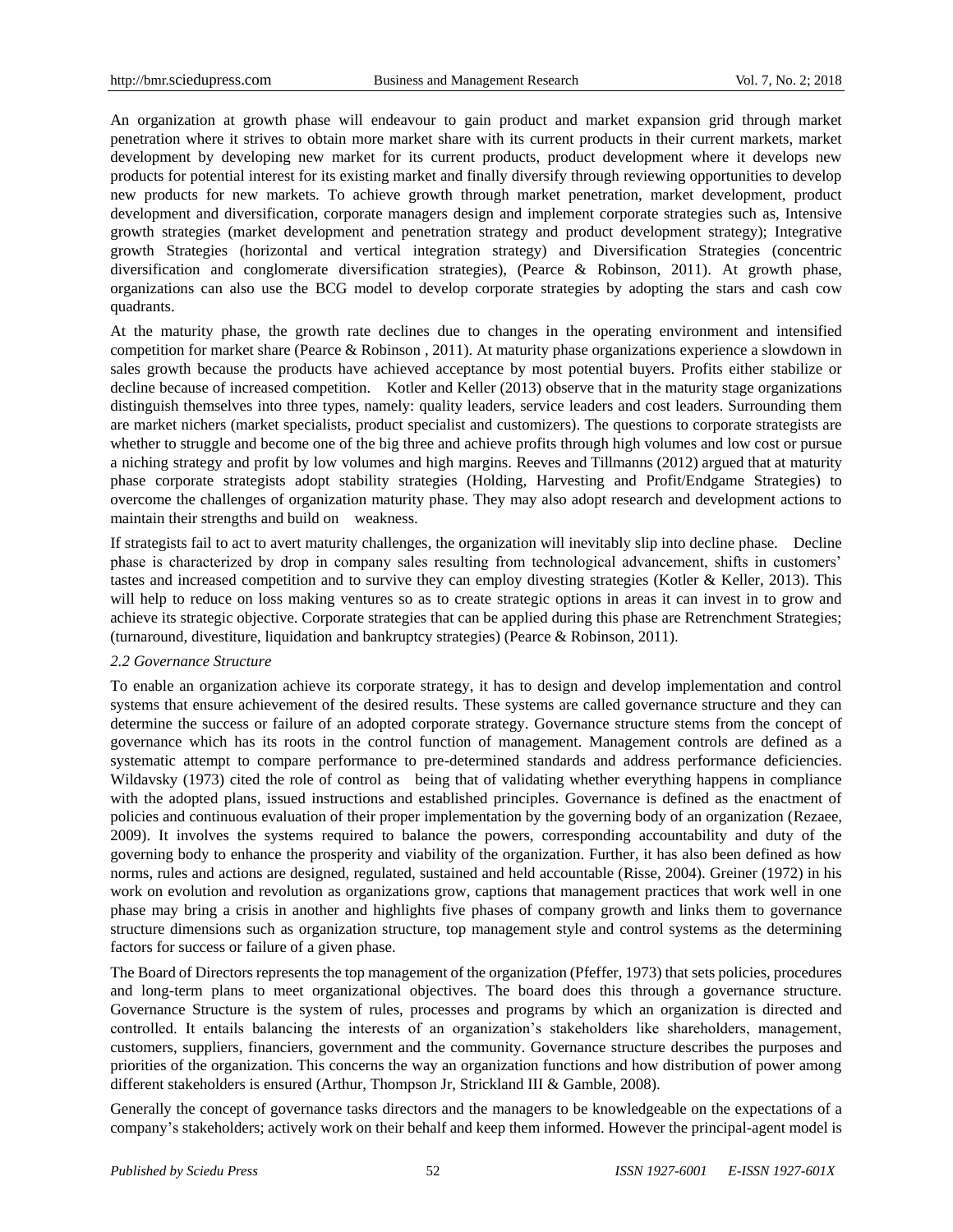a reminder that agents may work in their own self-interest and need encouragement to work in the interest of the principal. This can be accomplished by either adopting a particular outcome such as financial performance or use of performance-related incentive. Equally, corporate governance systems can be extended to monitor the agent's behaviour (Johnson *et al.,* 2008). Senior managers have responsibility for designing and implementing a company's strategy and the board of directors' duty is to apply strong oversight and see that the tasks of strategic management are undertaken in a manner that benefits organization's stakeholders (Thompson Jr, *et al.,* 2008).

Governance structure enhances the sustainable development of stakeholder interests, effective management, and discharge of social responsibility and application of best management practice to ensure excellent organizational performance. It enhances legal, regulatory and ethical compliance of an entity. Governance structure is highly essential because it advances sustainable growth and performance of the organization by regulating and controlling the possible and likely misleading, immoral and unethical acts of Chief Executive Officers (Rezaee, 2009).

## *2.3 Organization Performance*

Organizational performance is the actual output and results of an organization as measured against its predetermined objectives. Richard, Devinney, Yip and Johnson (2009) argued that organizational performance entails three areas of performance outcomes which are financial performance outcomes such as profits, return on assets, return on investment; product-market performance such as sales, market share; and shareholder return in total shareholder return and economic value additions. The objective of any organization is to achieve high performance rank in comparison to its competitors in the industry and it is an indicator of the commercial health of any given organization which will impact on its stakeholder return value as well as its stand in the industry. Organization's performance is widely used as a dependent variable in management studies even though it has attracted criticism based on the loose and vague nature of its definition.

From the literature reviewed, organizational performance has either been operationalized through financial or non-financial indicators and accordingly their source of data were either primary or secondary or both. Organizational performance may be measured either as financial or nonfinancial outcome based on the indictors employed as dictated by the concepts and context of a research. Financial performance aspect of organization performance has been the dominant model in empirical management research (Galbraith, & Schendel, 1983; [Hofer,](http://amr.aom.org/content/11/4/801.full#ref-23)  [1983\)](http://amr.aom.org/content/11/4/801.full#ref-23) and mostly indicated as sales growth, profitability (return on sale, return on investment and return on equity) and share earnings. They reflect the fulfillment of the economic objectives of an organization. Non-financial performance perspective of organization performance measures include indicators such as introduction of new product, product quality, marketing effectiveness, value-additions, market-share and additional measures of technological efficiency within the organization's performance matrix. The adoption of either of the organization performance perspective has generated divergent views and is directed by the organization's objectives as generated by organization's stakeholders.

Organizations in recent years have tried to manage performance through the [balanced scorecard](https://en.wikipedia.org/wiki/Balanced_scorecard) approach, where performance is monitored and measured in multiple dimensions; financial performance, customer service, corporate social responsibility, employee relations, performance improvement and organization engineering. Organizational Performance should be regularly assessed to identify if there are gaps and results are deviating from the strategic plan (Ansoff, 1980). These performance gaps determine if corporate strategy and governance structure in place are effective or need to be reviewed. In line with these performance reviews the organization should also undertake to assess if their stakeholders are satisfied with the performance of the organization to earn their approval as a major partner especially the shareholders. Kuratko, Covin, and Garrett, (2009) argued that firms are in various ventures to succeed and therefore performance is a crucial organizational aspect and remains at the heart of strategic management. Muchemi (2014) argued that organizational performance is characterized by efficiency and effectiveness in utilization of resources as well as the accomplishment of its goals. Researchers agree that the kind of performance an organization will deliver will be dependent on the corporate strategy developed and implemented as well as the governance structure in place such that the more superior the corporate strategy of an organization, the more superior the performance of an organization will be.

## *2.4 Issues Arising from Conceptual Review*

From the literature reviewed, four issues stand out. First is an understanding of the constructs and the operational indicators of the constructs of corporate strategy, governance structure and organization performance. The reviewed conceptual literature shows evidence of an extensive effort made by management scholars to define corporate strategy, governance structure and organization performance in a way that provides a clear understanding of conceptual and contextual aspects of the constructs and indicated how they can be applied in strategic management.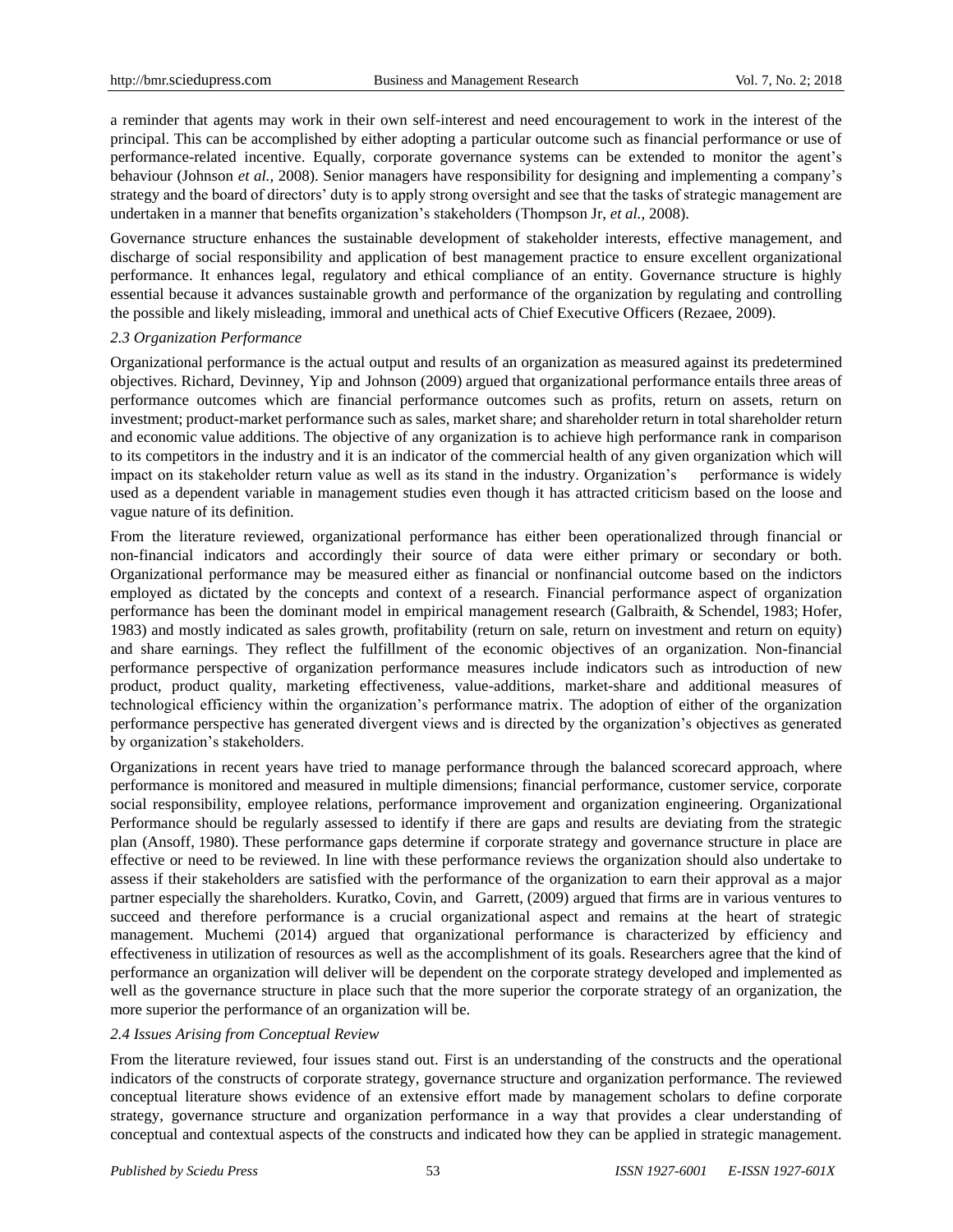The scholars also operationalized the constructs via indicators that can easily provide a path to describing the nature of relationships among the constructs.

Second, is the fact that the depth of the current scope of understanding of the construct of performance is limiting; whereas the current understanding takes a narrow aspect of the construct, the stakeholder based perspective raises the need for a broader view of the construct of performance which also implies that a relevant set of theoretical underpinnings are required. In the same breadth, there is a limited set of theoretical models to comprehensively address outcomes of the phenomena stretching from those that address phases of organizational strategy to those addressing performance and general lack of overriding theory that links all the constructs of the study (Anwar, Shah & Hasnu, 2016; Oyedijo & Akewusola 2012; Aftab, Ehsan, Naseer & Awan, 2012; Kalkana, Erdilb & Çetinkayac ,2011; Ray 2004).

The extant empirical literature reviewed indicates that previous researchers applied these constructs in empirical work. For example Awaluddin (2014) studied the effect of corporate strategy to company performance, where the researcher operationalized corporate strategy as portfolio strategy, directional strategy and parenting strategy and company performance as company's profitability, sales dimension and market share; Oyendiyo and Akewusola (2012) conducted a study on Organizational strategy and firm performance where organizational strategy was operationalized as analyzer, defender and reactor strategies and firm performance as product and market innovation, risk taking and proactive response and gross revenue. Aftab, Ehsan, Naseer and Awan (2012) undertook a study on the effect of corporate strategy and capital structure on performance as the study operationalized corporate strategy as Strategic adaptation and performance as economic liberation; Kalkana, Erdilb and Çetinkayac (2011) considered the relationships between firm size, prospector strategy, architecture of information technology and linked them to firm performance as the researchers approached prospector strategy as a form of corporate strategy and influenced by technology and linking them to performance; and Ray (2004) researched on Environment-Strategy-Performance Linkages. Corporate strategy was operationalized as strategic adaptation and scale expansion strategy while performance was gauged as profitability and market performance and economic liberalization.

Researchers have also assessed the relationship between governance structure and performance where Okiro, Aduda and Omoro (2015) assessed the effect of corporate governance and capital structure on performance of companies listed at the East African community securities exchange where governance structure was operationalized as board composition, structure, remuneration, shareholding and ownership, transparency, disclosure and auditing, and corporate ethics while performance as; return on investment; Fratini and Tettamanzi, (2015) studied corporate governance and performance and conceptualized governance structure as board structure, ownership, and capitalization; and performance as company performance; Marashdeh, (2014) assessed the effect of corporate governance on firm performance. Governance structure was conceptualized as ownership, board size, CEO duality and duality effect, while performance was operationalized as financial performance; Vo and Phan (2013) assessed the effect of corporate governance on firm performance; governance structure was depicted as board size, board composition, board compensation, board member education and experience and CEO duality and performance indicated as return on asset; Heenetigala (2011) studied corporate governance practices and firm performance of listed companies in Sri Lanka where governance structure was operationalized as board composition and performance as return on equity and assets.

In addition, researchers assessed organization performance in relationship to other parameters outside the study constructs and these studies are; Anwar, Shah and Hasnu (2016) who conducted a study on Business Strategy and Organizational Performance where performance was operationalized as financial performance; Munyoki, (2015) undertook a study on the joint influence of organizational autonomy, positioning and competitive strategies on performance of Kenyan State Corporations where performance was operationalized as financial and non-financial measures and finally Santos and Brito (2012) conducted a study aimed at proposing a subjective measurement model for firm performance in firms where performance was depicted as profitability, growth, customer and employee satisfaction.

In light of the above, a crystal analysis of the researches shows that the researchers applied a wide array of constructs that are beyond those captured in the conceptual literature and go beyond the scope of the mother disciplines (Marshall & Rossman, 2014). For example, the researchers have introduced the constructs of capital structure (Okiro, Aduda, & Omoro, 2015; & Aftab, Ehsan, Naseer, & Awan, 2012) and subjective measurement model (Santos & Brito, 2001). In addition, while the conceptual literature is unclear on the indicators of governance structure, the empirical studies have been quite precise on the operational indicators of the construct. Generally, across the researches, the researchers applied comprehensive conceptualization and theory building that cuts across multiple disciplines to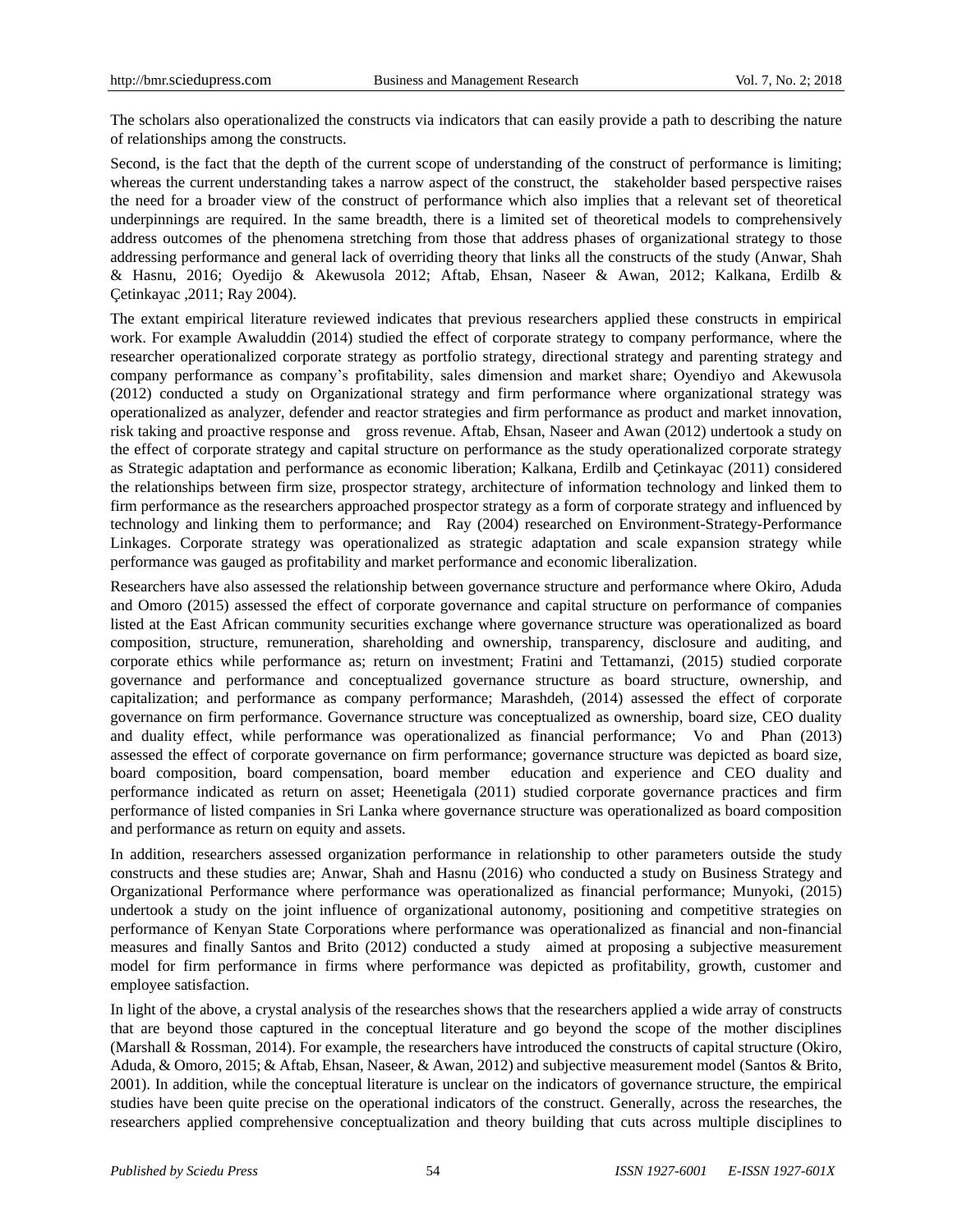analyse the relationships among the constructs (Tashakkori, & Teddlie, 2010). Combining these approaches together with other discoveries that characterize research in strategic management, the authors are of the opinion that the phenomenon involving the constructs of the study will need the input of several theories which are relied upon to construct the theoretical framework.

## *2.5 Review of Relevant Theories*

The literature so far reviewed on the constructs understudy indicates that there are theories that have been used to further the knowledge on the constructs. The theoretical underpinnings relating to these concepts and constructs are agency theory, institutional theory, upper echelons theory, life cycle theory, stakeholder theory and balance scorecard approach.

## 2.5.1 Agency Theory

Agency theory originated from the work of Fama and Jensen, (1983); Ross, (1973); Jensen and Meckling, (1976). The theory mainly focuses on the relationship between a principal who delegates work and an agent who performs the duties as delegated. The theory was developed in the information economics to simulate the relationship between principals and agents in organization. The theory states that principals seek to influence agents in order to economize on these costs. The theory, building from assumptions that all actors are narrowly self-interested and agents are more risk averse than principals has earned a place of prominence (Eisenhardt, 1989). The volume of research showing that actors' self-interest is bounded by norms of fairness is gaining prominence in various fields as diverse as strategy (Ariño & Ring, 2010; Fong & Tosi, 2007; & Conlon, Porter, & Parks, 2004). Self-interested actors do seek to maximize their own self-interest, but only so long as perceived norms of fairness are not violated (Miller, 1999). When actors perceive fair treatment in competitive situations, they reward it through positively reciprocal behaviors; when they perceive unfair treatment, they punish it often at a cost to themselves through negatively reciprocal behaviors (Bosse, Phillips, & Harrison, 2009; Uhl-Bien & Maslyn, 2003) and thus principal-agent relations in an organization stand to influence its performance. This theory informs the constructs of corporate strategy and governance structure and eventually the organization performance.

## 2.5.2 Institutional Theory

Institutional theory postulates that organization corporate executives often make reference to norms and traditions applied in their industry to propose and formulate corporate policies to direct and control their entity (Meyer & Rowan, 1977; Zucker 1987). The theory fronts the principles where systems are developed and adopted as guidelines to direct organizational behavior and norms. It explains how elements of organizational systems are created, adapted and eventually become obsolete. Donaldson and Preston (1995) argued that institutional theory emphasizes formal and legal aspects of governance structures. According to Scott (2005), institutional theory is a widely accepted theoretical framework that postulates rational myths and legitimacy.

The roots of institutional theory can be traced from the studies of economics, politics and sociology. Institutional theory focuses on the environmental factors experienced by an organization such as external or societal norms, rules, and requirements that organizations must conform to, in order to receive legitimacy and support. The theory depends heavily on the social constructs to help define the structure and processes of an organization. It postulates that society as a whole plays a vital role in determining the legitimacy of an organization and has much more power in the operations of an organization. It asserts that the institutional environment can strongly influence the development of formal structures in an organization, often more profoundly than market pressures.

Institutions are social structures that have attained a high degree of resilience. They are composed of cultural-cognitive, normative, and regulative elements that, together with associated activities and resources, provide stability and meaning to social life. According to the political and historical branches of institutional theory, institutions are emergent higher order factors above the individual level constraining or constituting the interests and political participation of actors. Thus institutions are formal or informal procedures, routines, norms and conventions in the organizational structure of the polity or the political economy. The sociological branch adds a cognitive script, moral templates and symbolic systems that may reside at suprastate or supraorganizational levels. Institutional theory underpins that for corporate strategy and governance structure to work and result in organizational performance, institutions must have proper systems, cultural settings and good governance structure.

## 2.5.3 Upper Echelon Theory

The theory was advanced by Hambrick and Mason (1984) and it postulates that organizational strategic choice, performance level and outcomes are partly determined by managers' characteristics and backgrounds. The theory was updated and the concept of managerial discretion was introduced (Hambrick & Finkelstein, 1987). Hambrick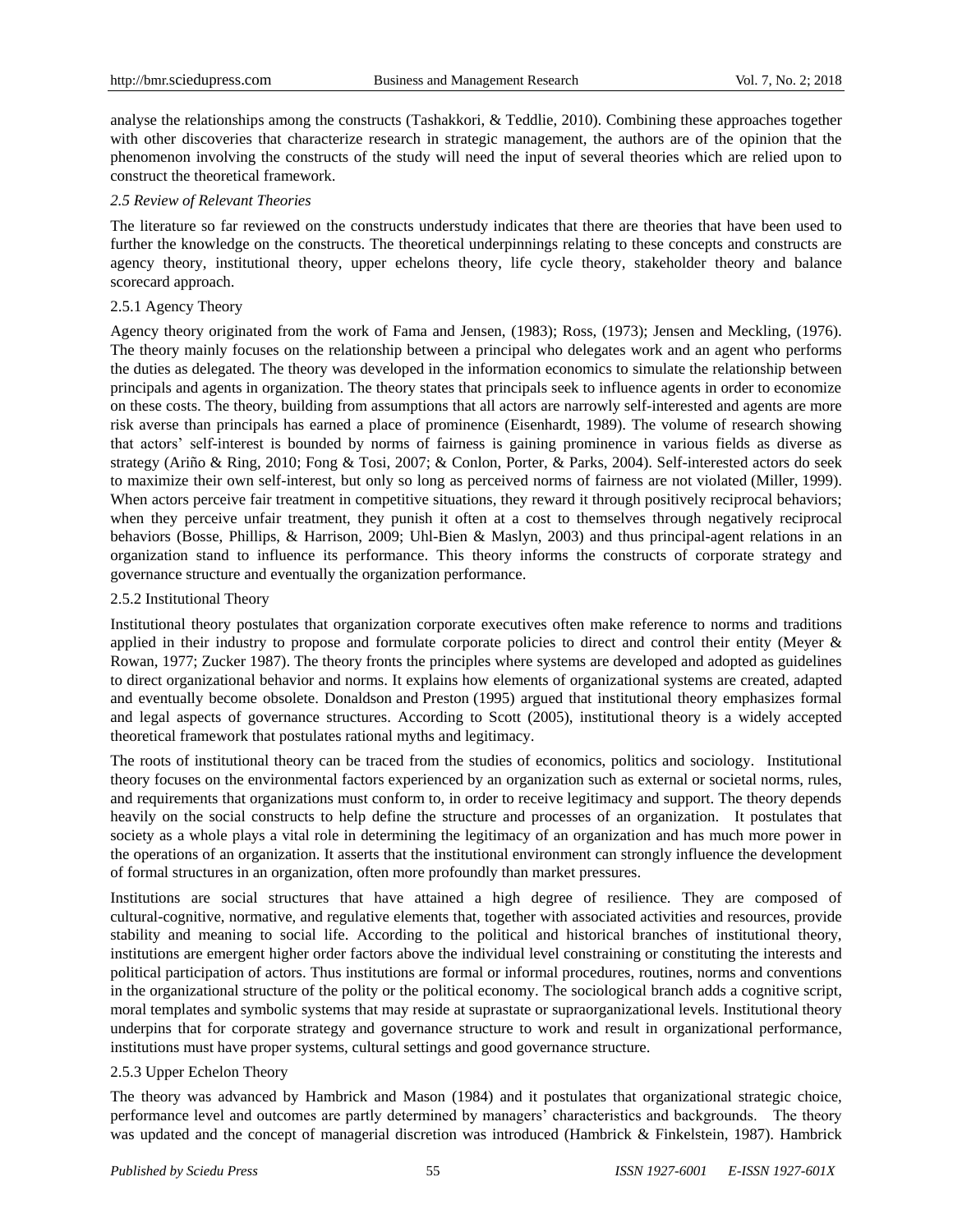and Fukutomi, 1991; Henderson, Miller, and Hambrick, 2006; Hambrick (2007) updated the theory to include more elements of top management attributes in an organization. The theory is applied in human capital management and helps in hiring new corporate managers. The theory has two interlocked assertions; executives act based on their personal interpretations of the strategic scenario they counter and these personal construals are attributes of the top managers' values, personalities and experiences. Equally, the theory is anchored on the foundation of bounded rationality [\(Cyert & March, 1963;](http://amr.aom.org/content/32/2/334.full#ref-8) [March & Simon, 1958\)](http://amr.aom.org/content/32/2/334.full#ref-38) emphasizing the fact that information complexity and uncertainty are not objectively 'knowable' but are simply interpretable. The theory postulates that for organizations to perform effectively, top management team must apply their values, personalities and experiences in order to influence their understanding of the situations they counter and in turn affects their strategic choice and other similar human factors. Thus corporate strategy and governance structure and eventually organization performance are impacted.

## 2.5.4 Life Cycle Theory

The theory was advanced by Franco Modigliani and his student Richard Brumberg in the early 1950s. The theory explains the stages that organizations go through during their life time. Burke, Lake and Paine, (2009) stated that management scholars have adopted the metaphor of organic growth as a heuristic device to explain development in an organization from its initial to its terminal state. They explain that external environmental situations and processes can affect how an entity represents itself and are always mediated by the imminent rules, logic or programs that govern the enterprise's development (Van de Ven & Poole, 1995). Life-cycle model is a sequence that occurs cumulatively and conjunctively in an organization setup because the trajectory to the final results is predetermined and needs a unique historical sequence of activities where this event contributes to final outcome and must happen in a systematic order since each sets the stage for the next where each stage of development is seen as a necessary determinant of the succeeding stage. Therefore life-cycle theory in an organizational setup explains the development stage or phases that occur in an organization whose impact results in development of institutional programs or rules which need development activities to advance in a prefigured sequence or format. For example, Rogers fronted five stages of innovation which are need recognition, research on problem, development of ideas into useful form, commercialization and diffusion and adoption. The order among the stages is necessitated by logic and natural sequence.

The industry five forces and conditions of markets change over a period of time due to industry evolution and revolution resulting in formulation of strategy (Kamel, Frynas & Finlay, 2005). Industry evolution and revolution may determine industry attractiveness thus influencing its investment opportunities and dictate organizations to adjust to remain relevant and serve their intended purpose. Industry evolution occurs when there are factors that affect the industry five forces and need strategic attention. Life-cycle model is important for understanding the course of industry evolution and this cycle is that every product advances through a cycle of four stages which are introduction, growth, maturity and decline which corresponds to the phases of industry stages. Product life cycle has major implications on the strategies an organization adopts since the industry forces will compel them to act in a particular way to remain relevant and competitive in their industry. This will explain the phases the company goes through thus affecting its performance.

#### 2.5.5 The Stakeholder Theory

The theory defines the relationships and responsibility matrix that exists between the owners of an entity and the managers as well as the external partners. The proponent of the theory is Edward Freeman, who come up with the theory in 1988. The theory is the inner image of corporate social responsibility and it postulates that managers are to maximize shareholder interest and share values in accordance to permitted laws or social values. As much as an organization exists to increase shareholders' value, equally it has an obligation to its stakeholders and must fulfil their interest within the confines of legal and social justice (Parmar, Freeman, Harrison, Wicks, Purnell, & De Colle, 2010).

The stakeholder theory is one of the various approaches that try to explain or rationalize strategy of organizations. It has its main underpinning on the emphasis placed on the role of stakeholders of a firm in the pursuit of its objectives. The stakeholders of a firm are viewed as being a critical factor to the survival of the organization. According to Friedman and Miles (2006), the concept is about how the organization should be and how it should be conceptualized. He states that the organization should be thought of as a grouping of stakeholders and its purpose should be to manage the interests, needs and viewpoints of the stakeholders. Managers must manage the organization for the benefit of the stakeholders, ensuring that their rights are taken care of and that they participate in decision making processes. The scholars argue that this is critical to the long term survival of the corporation. In a broader view, the concept of stakeholder view can be expressed in the sense that the role and purpose of the organization is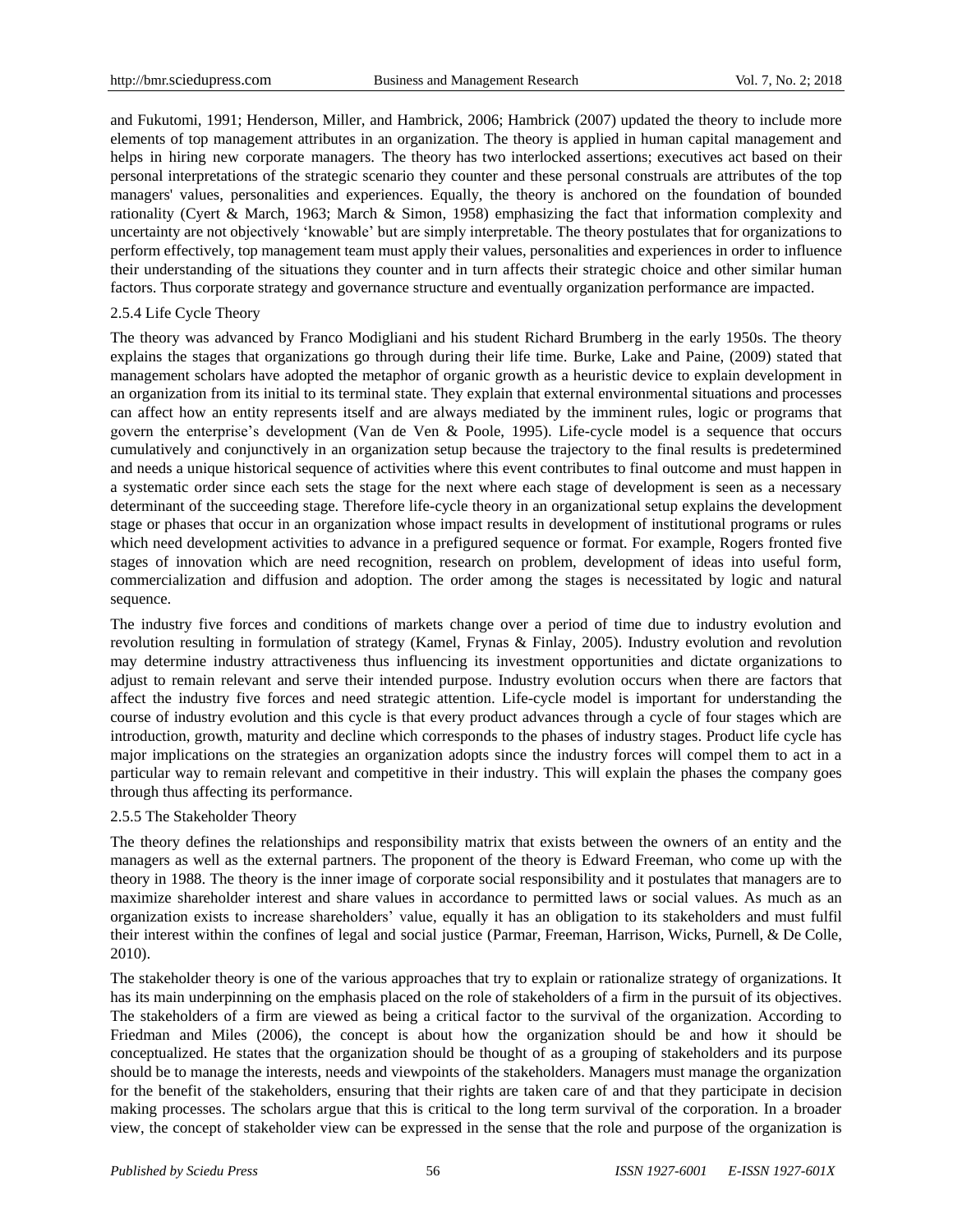not anymore guided by profit making and maximization of shareholders' wealth; but also to defend an image and values respecting the special relationships that arise and develop between it and all its stakeholders. The theory is much concerned with active management of the business environment, relationships and the promotion of shared interests in order to develop business strategies. The various proponents of the theory suggest differing ways of differentiating and categorizing stakeholders. Clarkson (1995) distinguishes stakeholders as primary and secondary, based on how vital the interdependence between the firm and the stakeholder is to the survival of the firm. Primary stakeholders are those without whose continuing participation the corporation cannot survive as a going concern. Secondary stakeholders are not as vital, but nevertheless have a role to play. Friedman and Miles (2006) list the main stakeholders of the organization as Customers, Employees, Local communities, shareholders, Suppliers and distributors.

## 2.5.6 Balanced Scorecard Model

The balanced scorecard model is a performance management tool which is supported by design methods and automation tools. It provides multidimensional performance evaluations and monitor strength and can help managers to keep track of the execution of activities by employees, measure both financial and non-financial outcomes resulting from their actions and take corrective measure where discrepancies arise. Kaplan and Norton (2001) suggested in their holistic tool of measuring firms performance-Balanced Score Card (BSC) that financial performance needs to be combined with other measures that will lead to future financial performance and which are non-financial metric which include satisfying stakeholders and customers, growth and survival of business and increased quality and efficiency. The study identifies the view held by the approach that will in measuring performance of the business it should be based on balanced score card which address both financial measure and nonfinancial measures (Kaplan & Norton, 1996) than measure of only financial performance as suitable for adoption in relating strategies to performance.

## 2.5.7 Theoretical Issues and Empirical Reviews

The above review of theories relevant to this study reveals possibility of a relationship between the constructs of the study. First, Agency theory explains the relationship between the principals and agents in an organization and their role in the performance of an organization (Davis, Schoorman, & Donaldson, 1997). It focuses on the people perspective in the organization. Secondly, the institutional theory focuses on the elements of norms, policies and programs that will enable the organization to operate in a relevant manner to the requirements of its context (Scott & Davis, 2015). It further explains the effect of the governance structures on the performance of organization. Thirdly, Upper echelons theory explains the management attributes of the organization. Fourthly, lifecycle theory explains the phases the organization has to go through and strategic alertness it requires to go through each phase and finally the stakeholder theory defines the relationships and responsibility matrix that exists between the owners of an entity and the managers as well as the external partners. Balanced scorecard addresses performance management of the organization and how it should target to achieve its strategic objectives while taking into consideration both financial and non-financial perspectives of organization performance.

A review of the empirical literature shows evidence on how previous researches have integrated postulates of the theories in empirical work. Okiro, Aduda and Omoro (2015) investigated the effect of corporate governance and capital structure on performance of firms listed at the East African community securities exchange and anchored it on Agency theory; Marashdeh (2014) studied the effect of corporate governance on Firm Performance in Jordan and supported the study with the agency theory; Heenetigala (2011) examined corporate governance practices and firm performance of listed companies in Sri Lanka and anchored the study on the agency theory.

From the empirical literature reviewed so far, it is however noted that there are limited theories applied to support the linkage and the relationship between the constructs of the study. Anwar, Shah and Hasnu (2016) studied business strategy and organizational performance and applied the Miles and Snow typology or model of management; Oyedijo and Akewusola (2012) studied organizational strategy and firm performance anchoring the study on the Miles and Snow's model; Aftab, Ehsan, Naseer and Awan (2012) investigated the effect of corporate strategy and capital structure on performance of banking sector of Pakistan and anchored the study on contingency theory; Kalkana, Erdilb and Çetinkayac (2011) researched on the relationships between firm size, prospector strategy, architecture of information technology and firm performance in Isparta, in Turkey, Miles and Snow's model being the underpinning management model; Ray (2004) examined Environment-Strategy-Performance Linkages and applied contingency theory.

Based on these observations, there is need to propose a multidisciplinary theoretical model anchored on the above discussed theories and management models to investigate the relationships to advance knowledge on the constructs and in general strategic management field.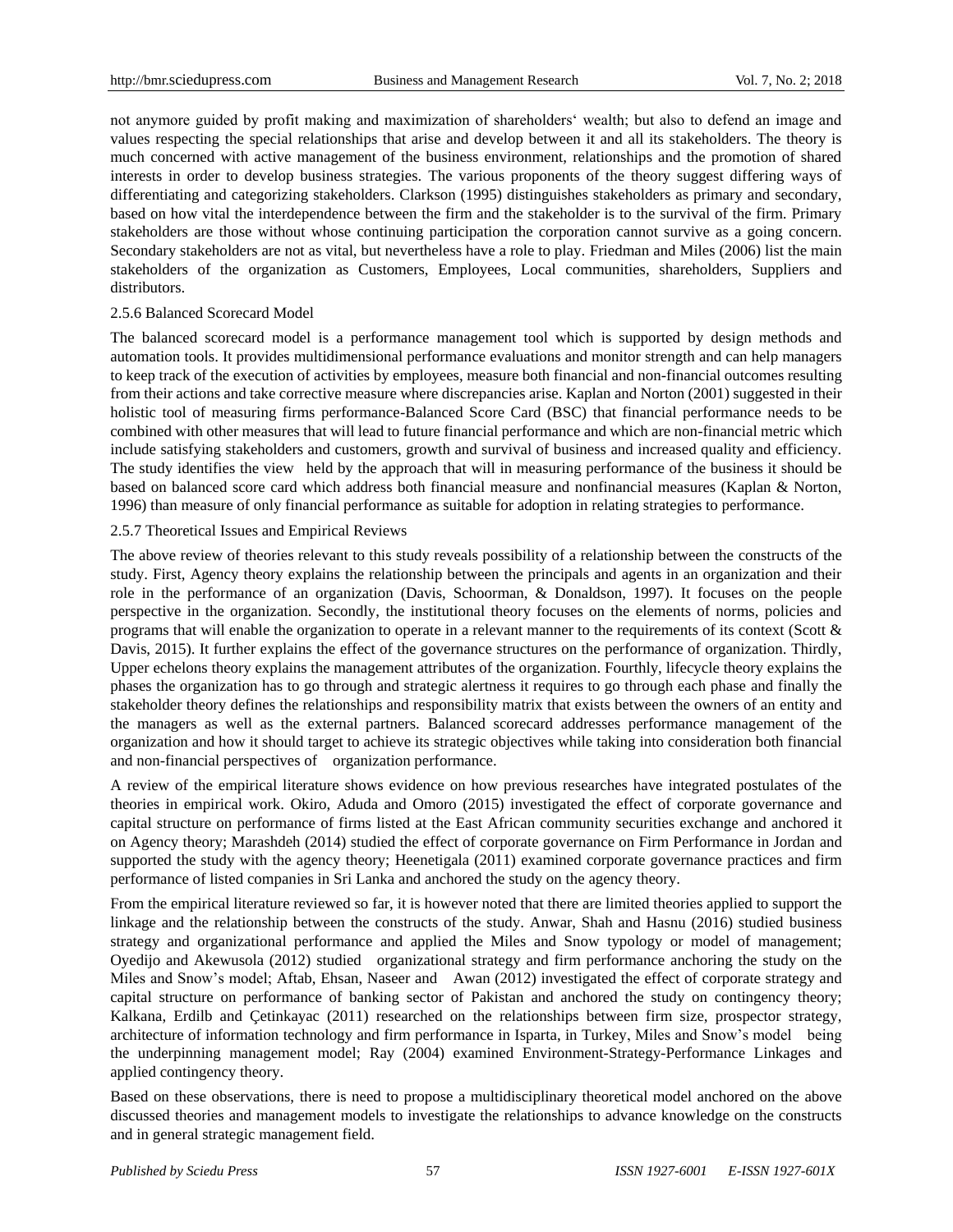## **3. The Call for a Theoretical Model**

The literature so far reviewed has raised a number of issues that present a call for a new theoretical framework to model the phenomenon involving corporate strategy, governance structure and performance in a strategic management context. First, the theoretical review has pointed at the complimentarity that exists among the diverse theories that underpin the phenomenon and the need to capture emerging benefits of this complimentarity in informing scholarship in strategic management. Secondly, emerging from this complimentarity is the aspect of the broadened perspective to the construct of performance using the stakeholder lens so as to link corporate strategies with the broader meaning of the construct and its operational indicators. Alongside this consideration is the identified comprehensive set of indicators of the constructs using the diverse views of the constructs borrowed from both conceptual and empirical literatures. Lastly the emerging phenomenon needs to designate the possible roles at the abstraction level such that scholarly efforts can further test the roles at an empirical level. Doing so would ensure that the scientific methodological expectations to the advancement of knowledge is satisfied based on both ontological and epistemological considerations which support the view that advancement of new knowledge calls for theoretical models (theories) that affirm empirical work. Nachmias and Nachmias (2004) pesent two strategies to the place of theory in advancing scientific knowledge. The strategy advocating theory before research bases its arguments on the fact that a theoretical framework supports a research study theory by constructing an explicit theory or model, selecting a proposition derived from the theory and modelling for empirical investigation and designing a research project to test propositions. The authors rely on previous attempts for advancement of knowledge in strategic management (Wandiga, Kilika, & James, 2017 ; Nachmias & Nachmias, 2004; Oduour & Kilika, 2018; Kimiti & Kilika 2018) to justify a case for proposing a new theoretical model. In view of these considerations, the authors propose the model linking corporate strategy, competitive position and organizational performance in the context of gorvenance structure and industry lifecycle stage.

## *3.1 The Proposed Theoretical Model*

The proposed model provides three levels of consideration of constructs in the phenomenon. The antecedent factor is corporate strategy which has been operationalized using the indicators of growth strategy, stability strategy and retrenchment strategy. The ultimate condition of the proposed phenomenon is that of performance which has been operationalized using two perspectives namely financial and non financial perspectives. The intermediate condition is represented by the firm competitive position which has been operationalized through three indicators of quality, service and cost leadership. The contingent factors included are governance structure and industry lifecycle stage. The phenomenon emerging from the discussions and the proposed theoretical framework is summarised in figure 1.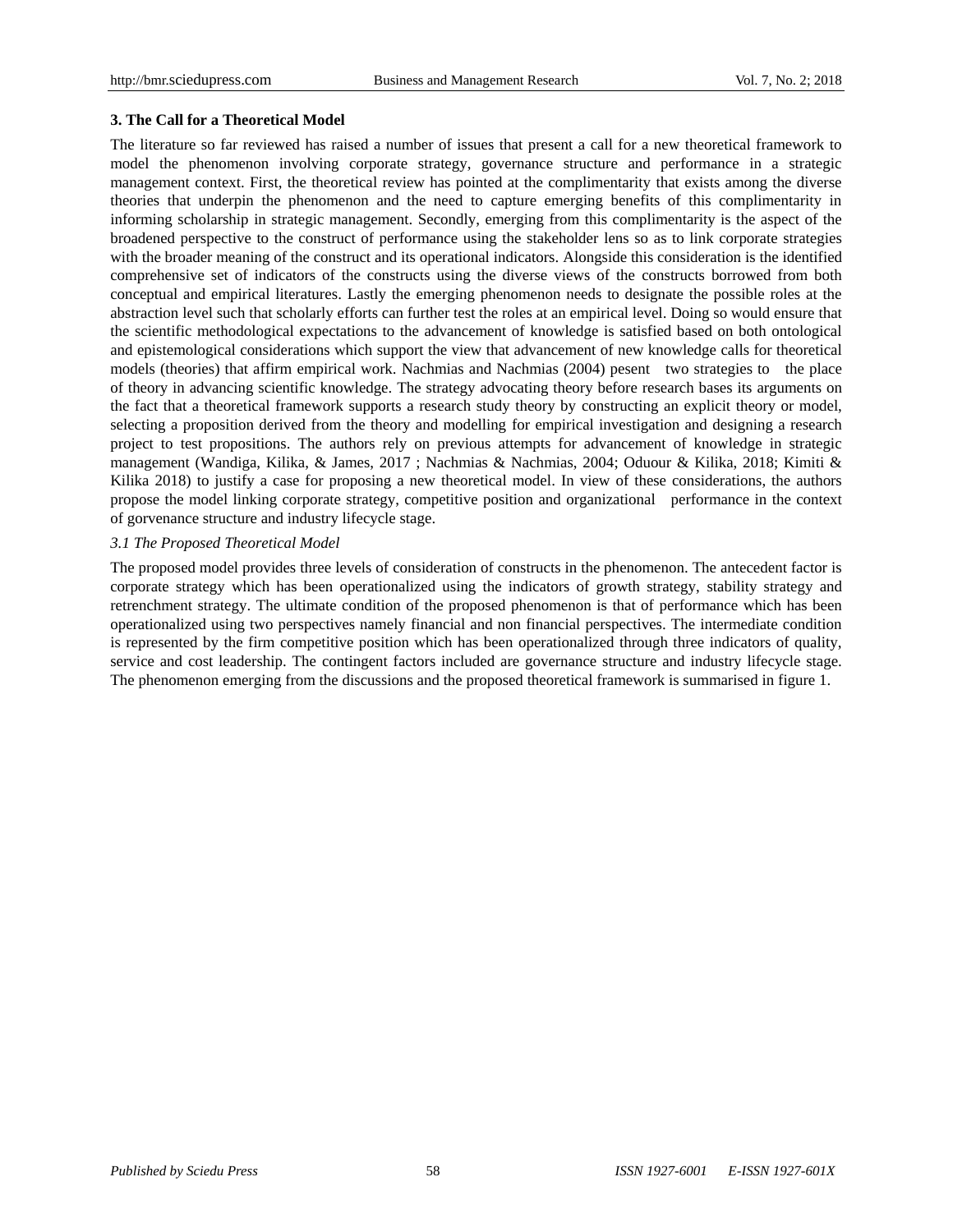

Figure 1. Theoretical Model linking Corporate Strategy, Governance Structure and Organization Performance

#### *3.2 Propositions*

#### 3.2.1 Corporate Strategy and Organization Performance

The proposed model has the construct of corporate strategy as the antecedent factor in the strategic management phenomenon linking corporate strategy and organizational performance. In most cases, the typical strategic management process has as its main focus the choice of a relevant strategy so as to achieve organizational performance. The strategic management process that recognizes three levels of strategy emphasizes the role of the corporate level in setting the long term direction for an organization. This sense of direction is set through an articulated mission, objectives and a corresponding corporate strategy that will achieve the expectations of the mission and objectives. Organizations ensure that the chosen strategy reflects a careful analysis of the external context of the firm so that each strategy is considered relevant and appropriately fits the firm in its changing context. Consistent with the work of Pearce and Robinson, (2011) three types of strategies that are at the heart of corporate strategy are proposed to be critical to establishing a path that will result in the desired performance of organizations. The nature of these strategies is such that they respond to the situations faced by the organization and generate actions that will lead to the desired performance of the firms (Wandiga, Kilika & James, 2017). Thus proposition one is stated;

*Proposition One: Relevant Corporate strategies adopted by organizations in response to the phase of industry life cycle of the company will influence performance of the organization.* 

#### 3.2.2 The Role of Firm Competitive position

The strategies applied by a firm are aimed at providing needed capabilities for sustaining performance. In the context of a competitive environment, one of the required forms of capability is that of attaining a competitive position in the industry or market. Competitive positioning is a deliberate strategic choice organizations make where they opt to be within the industry either as a service, quality or cost leader. It is a powerful tool that allows a firm to create an image (Munyoki, 2015). It enables an organization identify itself to its targeted market niche and easily attract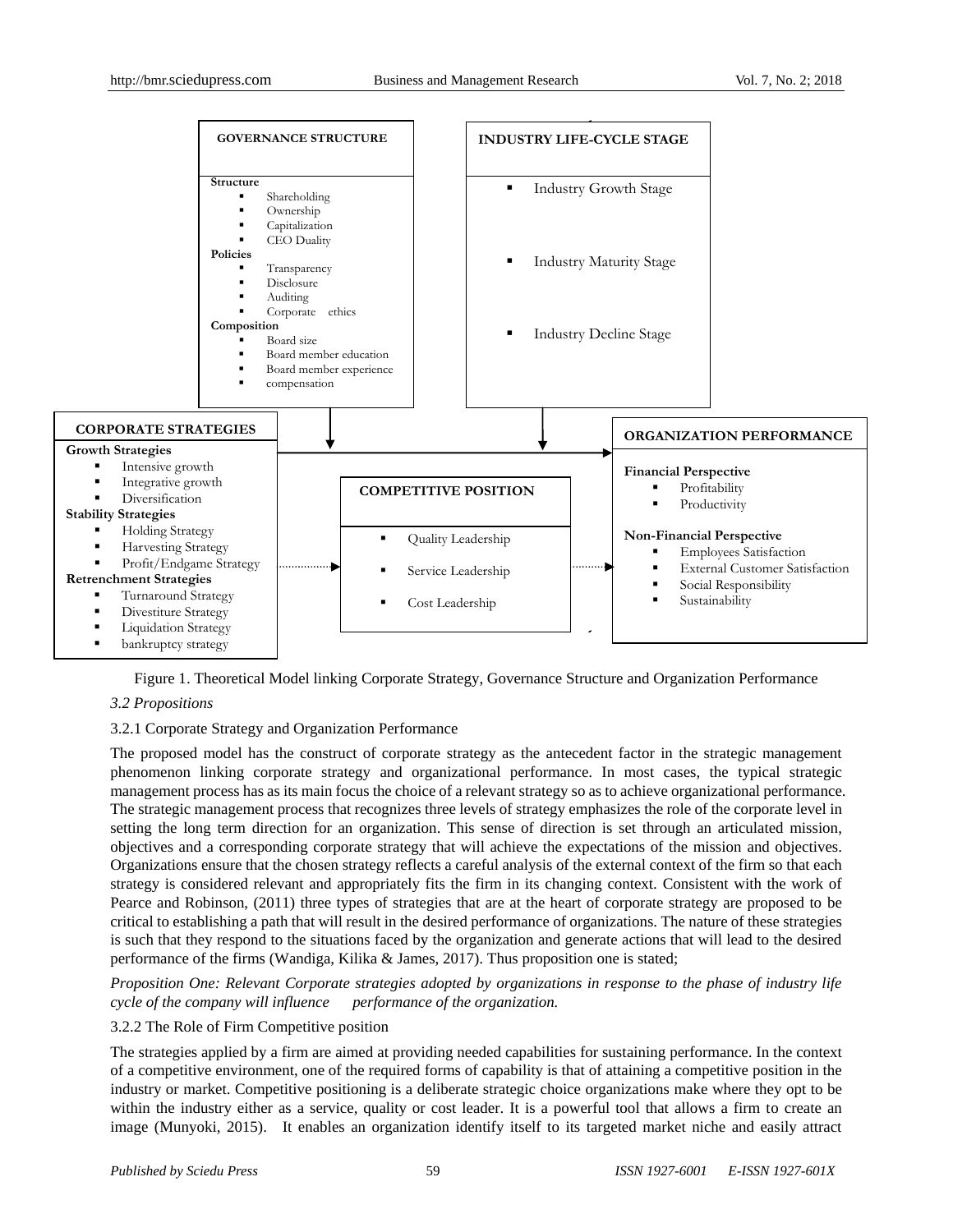them. Kotler and Keller (2013) argued that in the maturity arena there are three types of organization which are quality leaders, service leaders and cost leaders. Surrounding them are market nichers (market specialists, product specialist and customizers). The questions to corporate strategists are whether to struggle to become one of the big three and achieve profits through high volumes and low cost or pursue a niching strategy and profit by low volumes and high margins. It is the view of the authors that strategically conscious firms will seek to implement their chosen corporate strategies with the aim of creating this intermediate condition as their base for sustaining their desired level of performance. Thus we propose:

*Proposition Two: Well developed corporate strategy will lead to the attainment of a desired competitive position by a firm as a necessary condition for sustaining the desired firm performance*

*Proposition Three: The strength of the relationship between the corporate strategies adopted and desired performance level will be determined by the firm competitive position generated from the corporate strategies.*

#### 3.2.3 The Role of Governance Structure

Every organization sets up shop to achieve a long term objective as stated in its mission and vision, but to realize this dream corporate entities must have in place excellent corporate strategies and suitable governance structure. Corporate managers are not only mandated to develop corporate strategies in line with organization mission and vision but must also think about the systems, policies, procedures, rules, plans and programs to implement and control the same corporate strategies in order to achieve the desired organizational performance. Governance structure provides direction on how the organization should operate so as to achieve organization performance. Therefore the state and ability of governance structure adopted by an organization determines the types of corporate strategies that the organization develops and implements thus eventually affecting the performance of the organization. The superior the governance structure the better the corporate strategies adopted resulting in excellent performance of an organization.

*Proposition Four: Although corporate strategy has potential to influence the firm performance level, the level of influence is contingent upon the governance structure the firm has put into place.*

#### 3.2.4 The Role of Industry Life-Cycle

Organizations do not operate in a vacuum but in an environment with a host of factors that influence organization's choice of direction and action and ultimately its organization structure, internal processes and eventually its performance (Pearce & Robinson, 2011). These environmental factors which constitute the external environment can be divided into remote, industry and operating environment. The industry within where an organization operates has to be taken into consideration to make decisions that enable the firm to appropriately fit in its context. These factors are characterised by dynamism and turbulence, and influence the performance of an organisation. However, Galbreath and Galvin, (2008) cited that in today's business environment, structural characteristics of industries are viewed as less important predictors of organizational performance while organizational resources are seen as the pillar upon which firms compete. The industry factors include and among others government regulation, political, social, economic, competitors, suppliers, customers, labour and technological changes which cannot be controlled by an organization and constrain the organization's ability to attaining its desired performance. Different organizations address these factors depending on their industry life-cycle stage. Industry life-cycle can be classified into growth, maturity and decline stage. Therefore it is inevitable to link the adopted corporate strategies and industry stage to achieve the desired organizational performance as depicted in the mission and vision governing the organization. Thus proposition five is stated as;

*Proposition Five: Although corporate strategy has potential to influence firm performance, the level of influence will be contingent upon the degree to which the firm's strategies have integrated the demands of the life cycle stage the industry is in.*

#### **4. Conclusion and Direction for Further Research**

The purpose of this paper was to review the extant conceptual, theoretical and empirical literatures on the constructs of corporate strategy, governance structure and performance inorder to identify emergent gaps and propose a theoretical model for guiding future research. The authors attempted to trace the nature and characteristics of the various constructs from the works of diverse scholars as well as their operational indicators. The study adopted a broad range of scholarship drawn not only from strategic managment but also from organization theory, marketing and orgnizational development and change managment to conceptualize the constructs of the study and provided conceptul understanding, operational indicators and linkages among the constructs..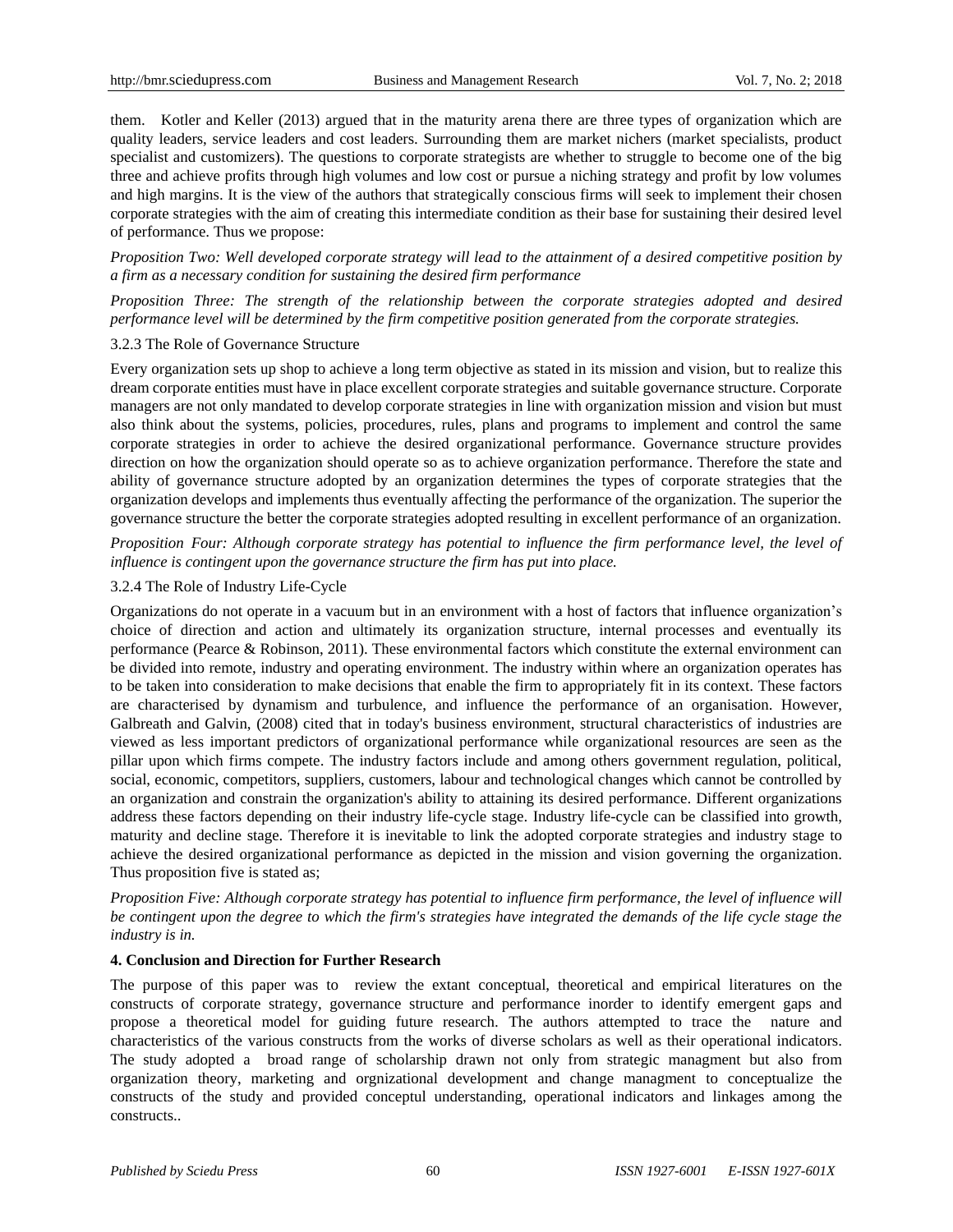The discussions in the paper endeavoured to trace the anchorage of the constructs to the relevant theories using a multidisciplinary perspective. The paper anchored the constructs on the postulates of Agency Theory, Institution theory, Upper Echelon theory, Lifecycle Theory, Stakeholder Theory and Balanced Score Card approach. The arguments drawn from these theories were used first, to identify complimentarities among the theories in away that enables scholarship to clearly understand the nature of the emerging issues and, secondly for identifyng empirical studies in which researchers have attempted to apply the theories in previous empirical work that have studied the constructs. Even though the literature indicated that the theories have been applied in some researches, a great deal of the researches have not applied the theories to investigate the constructs used to propose a new theoretical model in this study.

The study identified relevant calls that justify the case for proposing a new theoretical model and linked this call to the expectations of the scientific methodology. Toward this, the study proposed a theoretical model based on the emerging phenomenon that links the constructs. In the framework constructs were designated relevant roles and the nature of the linkages among the constructs expressed as appropriate propositions.Thus through the proposed theoretical framework, the study not only provides a new theory lining corporate strategy and performance in the context of gorvenance sructure and competitive position but also points at the direction for future research on these constructs that build the theoretical model. While the study makes this attempt, the authors however are aware of the limitations of the propositions in that the conclusions pointed at may only hold to the extent of justification supported by the theoretical literature and thus there is need for empirical attempts to verify the claims made in this paper. The authors therefore call upon future research to undertake empirical work with a view to developing data collection instruments using the indicators of the constructs, obtain primary data and empirically test the emergent propositions using appropriate stastical techniques.

## **References**

- Aftab, M., Ehsan, R., Naseer, S., & Awan, T. (2012). The Effect of Corporate Strategy and Capital Structure on Performance of Banking Sector of Pakistan. *Global Journal of Management And Business Research*, *12*(17).
- Anwar, J., Shah, S., & Hasnu, S. (2016). Business strategy and organizational performance: measures and relationships. *Pakistan Economic and Social Review*, *54*(1), 97.
- Ansoff, H. I. (1980). Strategic issue management. *Strategic management journal*, *1*(2), 131-148. https://doi.org/10.1002/smj.4250010204
- Ariño, A., & Ring, P. S. (2010). The role of fairness in alliance formation. *Strategic Management Journal*, *31*(10), 1054-1087. https://doi.org/10.1002/smj.846
- Awaluddin, M. (2014). The Effect Of Corporate Strategy To Company Performance (A survey In businesses unit of Pt. Telekomunikasi Indonesia, Tbk). <https://doi.org/10.15242/ICEHM.ED1214156>
- Bosse, D. A., Phillips, R. A., & Harrison, J. S. (2009). Stakeholders, reciprocity, and firm performance. *Strategic Management Journal*, *30*(4), 447-456. https://doi.org/10.1002/smj.743
- Burke, W. W., Lake, D. G., & Paine, J. W. (2009). Some conclusions and future needs—Editors interlude. *Article in Book Organisation change: A comprehensive reader*. Jossey Bass, San Francisco, CA
- Child, J. (1972). Organizational structure, environment and performance: The role of strategic choice. *sociology*, *6*(1), 1-22. https://doi.org/10.1177/003803857200600101
- Christensen, R. (2006) Roadmap to strategic HR: Turning a great idea into a business realit*y*. AMACOM Div American Mgmt Assn.
- Clarkson, M. E. (1995). A stakeholder framework for analyzing and evaluating corporate social performance. *Academy of management review*, *20*(1), 92-117. https://doi.org/10.2307/258888
- Conlon, D. E., Porter, C. O., & Parks, J. M. (2004). The fairness of decision rules. *Journal of Management*, *30*(3), 329-349. https://doi.org/10.1016/j.jm.2003.04.001
- Cyert, R. M., & March, J. G. (1963). A behavioral theory of the firm. *Englewood Cliffs, NJ*, *2*, 169-187.
- Davis, J. H., Schoorman, F. D., & Donaldson, L. (1997). Toward a stewardship theory of management. *Academy of Management review*, *22*(1), 20-47. https://doi.org/10.2307/259223
- Donaldson, T., & Preston, L. E. (1995). The stakeholder theory of the corporation: Concepts, evidence, and implications. *Academy of management Review*, *20*(1), 65-91. https://doi.org/10.2307/258887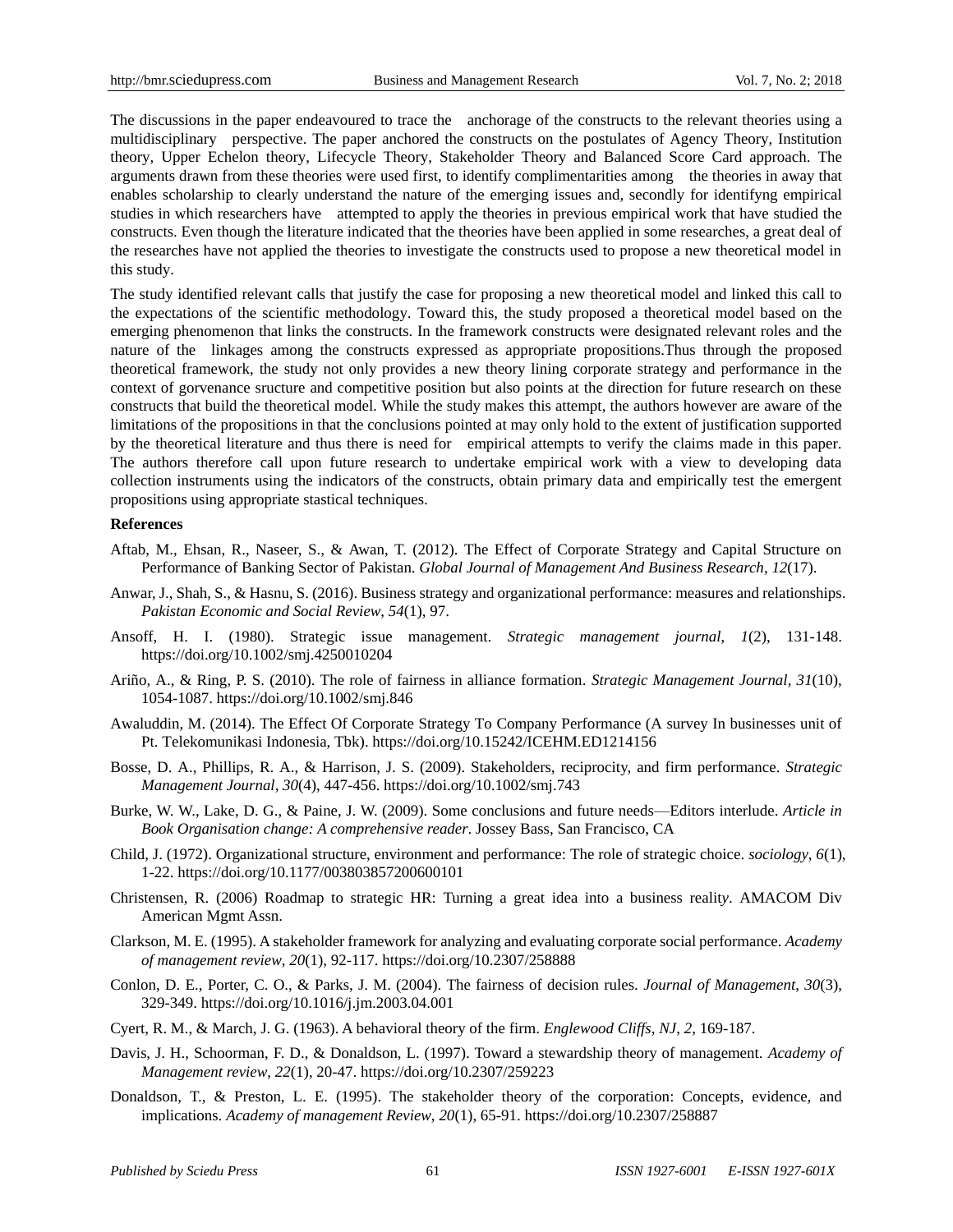- Duc, V. H., & Thuy, P. B. G. (2013). Corporate governance and firm's performance: empirical evidence from Vietnam. *Journal of Economic Development*, (JED, No. 218), 62-77. https://doi.org/10.24311/jed/2013.218.08
- Eisenhardt, K. M. (1989). Agency theory: An assessment and review. *Academy of management review*, *14*(1), 57-74. https://doi.org/10.5465/amr.1989.4279003
- Fama, E. F., & Jensen, M. C. (1983). Agency problems and residual claims. *The Journal of Law and Economics*, *26*(2), 327-349. https://doi.org/10.1086/467038
- Fratini, F., & Tettamanzi, P. (2015). Corporate governance and performance: Evidence from Italian companies. *Open Journal of Business and Management*, *3*(02), 199[. https://doi.org/10.4236/ojbm.2015.32020](https://doi.org/10.4236/ojbm.2015.32020)
- Freeman, R. E. (2010). Strategic management: A stakeholder approach. *Cambridge university press.*  https://doi.org/10.1017/cbo9781139192675.007
- Filatotchev, I., & Wright, M. (2011). Agency perspectives on corporate governance of multinational enterprises. *Journal of Management Studies*, *48*(2), 471-486. https://doi.org/10.1111/j.1467-6486.2010.00921.x
- Friedman, A.L.&Miles,S.(2006). *Stakeholders:Theory and Practice*. Oxford University Press.
- Galbraith, C., & Schendel, D. (1983). An empirical analysis of strategy types. *Strategic Management Journal*, *4*(2), 153-173. https://doi.org/10.1002/smj.4250040206
- Galbreath, J., & Galvin, P. (2008). Firm factors, industry structure and performance variation: New empirical evidence to a classic debate. *Journal of business research*, *61*(2), 109-117. https://doi.org/10.1016/j.jbusres.2007.06.009
- Govindarajan, V., & Fisher, J. (1990). Strategy, control systems, and resource sharing: Effects on business-unit performance. *Academy of Management journal*, *33*(2), 259-285. https://doi.org/10.2307/256325
- Greiner, L. E. (1989). Evolution and revolution as organizations grow. In *Readings in strategic management* (pp. 373-387). Palgrave, London. https://doi.org/10.1007/978-1-349-20317-8\_25
- Hambrick, D. C. (2007). Upper echelons theory: An update. *Academy of management review*, *32*(2), 334-343. https://doi.org/10.5465/amr.2007.24345254
- Hambrick, D. C., & Fukutomi, G. D. (1991). The seasons of a CEO's tenure. *Academy of management review*, *16*(4), 719-742. https://doi.org/10.2307/258978
- Hambrick, D. C., & Finkelstein, S. (1987). Managerial discretion: A bridge between polar views of organizational outcomes. *Research in organizational behavior*. psycnet.apa.org
- Hambrick, D. C., & Mason, P. A. (1984). Upper echelons: The organization as a reflection of its top managers. *Academy of management review*, *9*(2), 193-206. <https://doi.org/10.5465/amr.1984.4277628>
- Heenetigala, K. (2011). Corporate governance practices and firm performance of listed companies in Sri Lanka *(Doctoral dissertation, Victoria University).*
- Henderson, A. D., Miller, D., & Hambrick, D. C. (2006). How quickly do CEOs become obsolete? Industry dynamism, CEO tenure, and company performance. *Strategic Management Journal*, *27*(5), 447-460. https://doi.org/10.1002/smj.524
- Johnson, G., Scholes, K., & Whittington, R. (2008). *Exploring corporate strategy: text & cases*. Pearson Education.
- Johnson, G., Whittington, R., & Scholes, K. (2010). Exploring strategy. 9. *Aufl. Harlow: Pearson. Google Scholar*. https://doi.org/10.4135/9781473915244.n8
- Kalkan, A., Erdil, O., & Çetinkaya, Ö. (2011). The relationships between firm size, prospector strategy, architecture of information technology and firm performance. *Procedia-Social and Behavioral Sciences*, *24*, 854-869. https://doi.org/10.1016/j.sbspro.2011.09.114
- Kamel, M., Frynas, J. G., & Finlay, P. N. (2005). Global strategic management, New Jersey: Oxford University Press
- Kaplan, R. S., & Norton, D. P. (2001). The strategy-focused organization. *Strategy and Leadership*, *29*(3), 41-42. https://doi.org/10.1108/sl.2001.26129cab.002
- Kaplan, R.S. & Norton, P. (1996). *The Balance Score Card: Translating Strategy into Action.* Boston MA. Harvard Business School Press. https://doi.org/10.1016/S0024-6301(97)80925-9
- Kimiti,P.G. & Kilika,J.M. (2018). Organization resources, industry velocity, attention focus and firm's performance;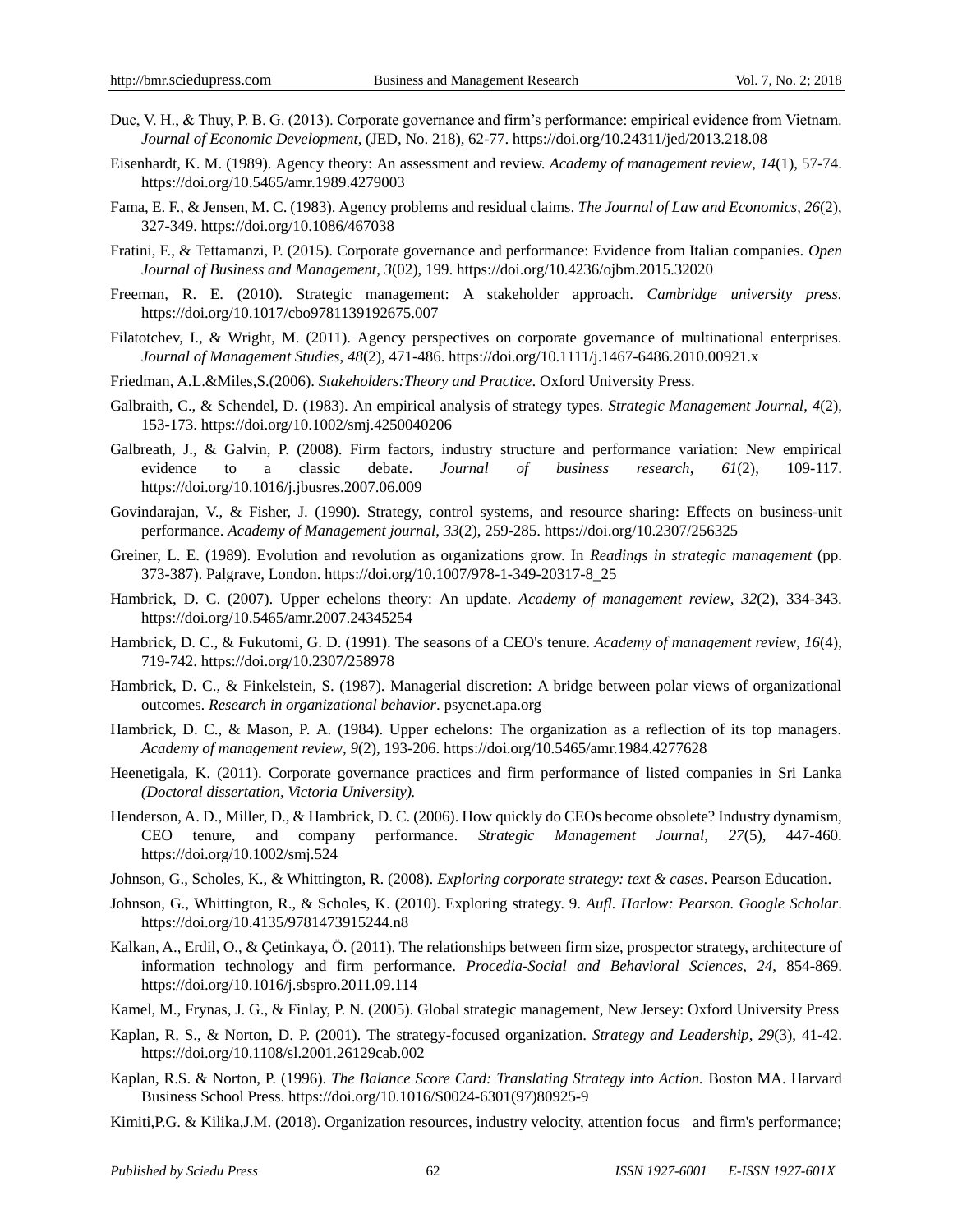A review of literature. https://doi.org/10.5539/ijbm.v13n5p185.

- Kotler, P., & Keller, K. L. (2013). *Marketing management. 14. vyd. Praha: Grada, 2013. 816 s*. ISBN 978-80-247-4150-5.
- Kuratko, D. F., Covin, J. G., & Garrett, R. P. (2009). Corporate venturing: Insights from actual performance. *Business Horizons*, *52*(5), 459-467. https://doi.org/10.1016/j.bushor.2009.05.001
- Malmi, T., & Brown, D. A. (2008). Management control systems as a package Opportunities, challenges and research directions. *Management accounting research*, *19*(4), 287-300. https://doi.org/10.1016/j.mar.2008.09.003
- Marashdeh, Z. M. S. (2014). The effect of corporate governance on firm performance in Jordan *(Doctoral dissertation, University of Central Lancashire*).
- March, J. G., & Simon, H. A. (1958). Organizations. psycnet.apa.org
- Marshall, C., & Rossman, G. B. (2014). *Designing qualitative research*. Sage publications.
- Michel, J. G., & Hambrick, D. C. (1992). Diversification posture and top management team characteristics. *Academy of Management journal*, *35*(1), 9-37. https://doi.org/10.5465/256471
- Miller, D. T. (1999). The norm of self-interest. *American Psychologist*, *54*(12), 1053. https://doi.org/10.1037//0003-066x.54.12.1053
- Mintzberg, H. (1987). *Crafting strategy* (pp. 66-75). Boston: Harvard Business Review.
- Muchemi, A. W. (2013). Top management team diversity and performance of commercial banks in Kenya. *Unpublished PhD Thesis, University of Nairobi*.
- Munyoki, C. (2015). Competitive strategies, organizational autonomy, positioning and performance of Kenyan state corporations. *Unpublished PhD thesis), University of Nairobi*.
- Nachmias, C.F. & Nachmias, D. (2004). Research Methods in the Social Sciences, 5th Ed. London: Arnold. *Administrative Science Quarterly,* 20, 546–558. https://doi.org/10.1037/e540052004-001
- Oduor,B.A. & Kilika,J.M. (2018). TMT Diversity, decision quality and service sector firm performance https://doi.org/10.5430/jms.v9n2p34.
- Okiro, K., Aduda, J., & Omoro, N. (2015). The effect of corporate governance and capital structure on performance of firms listed at the East African community securities exchange. *European Scientific Journal, ESJ*, *11*(7).
- Oyedijo, A., & Akewusola, R. O. (2012). Organizational Strategy and Firm Performance: A Test of Miles and Snow" s Model Using 34 Paint Manufacturing SMEs in Southwestern Nigeria. *Journal of Research in International Business and Management*, *2*(6), 170-178.
- Parmar, B. L., Freeman, R. E., Harrison, J. S., Wicks, A. C., Purnell, L., & De Colle, S. (2010). Stakeholder theory: The state of the art. *Academy of Management Annals*, *4*(1), 403-445. https://doi.org/10.5465/19416520.2010.495581
- Pearce, J. A., & Robinson, R. B.. (2011). *Strategic management: Formulation, implementation, and control*. Columbus, OH: Irwin/McGraw-Hill.
- Pfeffer, J. (1972). Size and composition of corporate boards of directors: The organization and its environment. *Administrative science quarterly*, 218-228. https://doi.org/10.2307/2393956
- Porter, M. E. (2008). Competitive strategy: Techniques for analyzing industries and competitors. Simon and Schuster. https://doi.org/10.1016/0019-8501(82)90025-6
- Porter, M. E. (1980). Industry structure and competitive strategy: Keys to profitability. *Financial Analysts Journal*, *36*(4), 30-41. https://doi.org/10.2469/faj.v36.n4.30
- Ray, S. (2004). Environment-strategy-performance linkages: A study of Indian firms during economic liberalization. *Vikalpa*, *29*(2), 9-24. https://doi.org/10.1177/0256090920040202
- Reeves, M., Love, C., & Tillmanns, P. (2012). Your strategy needs a strategy. *Harvard Business Review*, *90*(9), 76-83.
- Rezaee, Z. (2009). Corporate governance and ethics. John Wiley & Sons.
- Richard, P.J., Devinney, T.M., Yip, G.S. & Johnson, G. (2009). Measuring organizational
- performance: Towards methodological best practice. *Journal of Management,* (35)3,718-804. https://doi.org/10.1177/0149206308330560